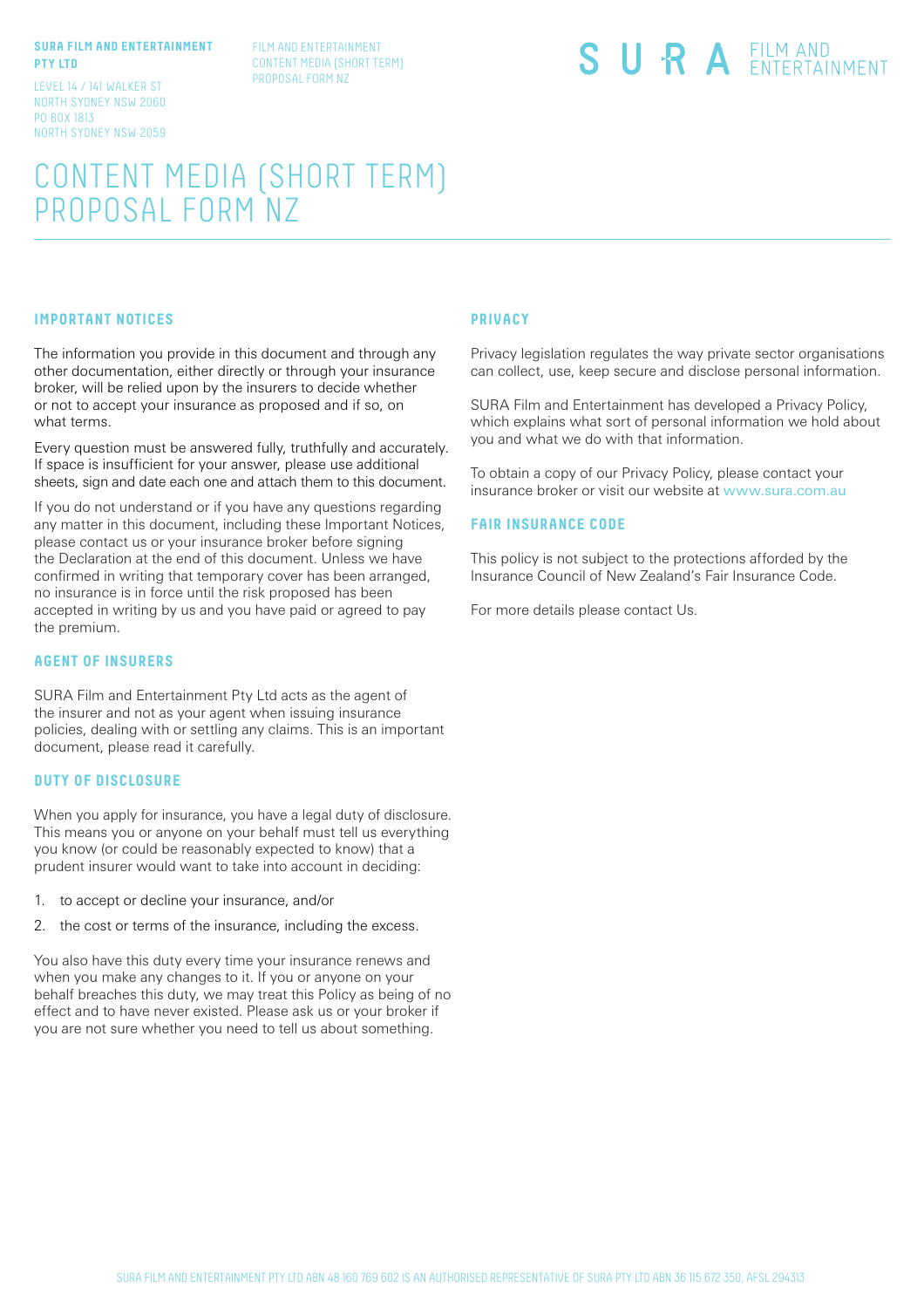| 1. | Name of Proposer                                |                                                                                         |               |                 |            |    |             |              |              |
|----|-------------------------------------------------|-----------------------------------------------------------------------------------------|---------------|-----------------|------------|----|-------------|--------------|--------------|
|    | 2. Address                                      |                                                                                         |               |                 |            |    |             |              |              |
| 3. | Telephone No.                                   |                                                                                         | Facsimile No. |                 |            |    |             |              |              |
|    | Email Address                                   |                                                                                         |               |                 |            |    |             |              |              |
|    | 4. Proposer is                                  | (A) Individual                                                                          |               | (B) Partnership |            |    | (C) Company |              |              |
| 5. | Number of Employees                             |                                                                                         |               |                 |            |    |             |              |              |
| 6. | Is the Proposer registered for GST?             |                                                                                         |               |                 |            |    |             | $\sqcup$ Yes | $\Box$ No    |
|    | GST Registration No.                            |                                                                                         |               |                 |            |    |             |              |              |
| 7. | Experience of Proposer (Examples)               |                                                                                         |               |                 |            |    |             |              |              |
|    |                                                 |                                                                                         |               |                 |            |    |             |              |              |
|    |                                                 |                                                                                         |               |                 |            |    |             |              |              |
| 8. | Title of Production                             |                                                                                         |               |                 |            |    |             |              |              |
|    | 9. Production Type (e.g. TVC, Doco)             |                                                                                         |               |                 |            |    |             |              |              |
|    |                                                 |                                                                                         |               |                 |            |    |             |              |              |
|    |                                                 |                                                                                         |               |                 |            |    |             |              |              |
|    |                                                 |                                                                                         |               |                 |            |    |             |              |              |
|    |                                                 | 10. Total Production Costs (Please attach a copy of the Production Budget and Synopsis) |               |                 |            |    |             |              |              |
|    |                                                 |                                                                                         |               |                 |            |    |             |              |              |
|    |                                                 |                                                                                         |               |                 |            |    |             |              |              |
|    |                                                 |                                                                                         |               |                 |            |    |             |              |              |
|    | 11. Period of Cover                             |                                                                                         | From          | $\sqrt{2}$      | $\sqrt{2}$ | To | $\sqrt{2}$  | $\sqrt{2}$   |              |
|    | 12. Period of Shoot                             |                                                                                         | From          | $\sqrt{2}$      | $\sqrt{2}$ | To | $\sqrt{2}$  | $\sqrt{2}$   |              |
|    | 13. Is Fire coverage required?                  |                                                                                         |               |                 |            |    |             | Yes          | $\exists$ No |
|    | 14. What format of Content Media is to be used? |                                                                                         |               |                 |            |    |             |              |              |
|    | Principal photography?                          | 15. Will both the Content Media and camera equipment be tested prior to commencement of |               |                 |            |    |             | Yes          | $\exists$ No |
|    | If No, please explain                           |                                                                                         |               |                 |            |    |             |              |              |
|    |                                                 |                                                                                         |               |                 |            |    |             |              |              |
|    |                                                 |                                                                                         |               |                 |            |    |             |              |              |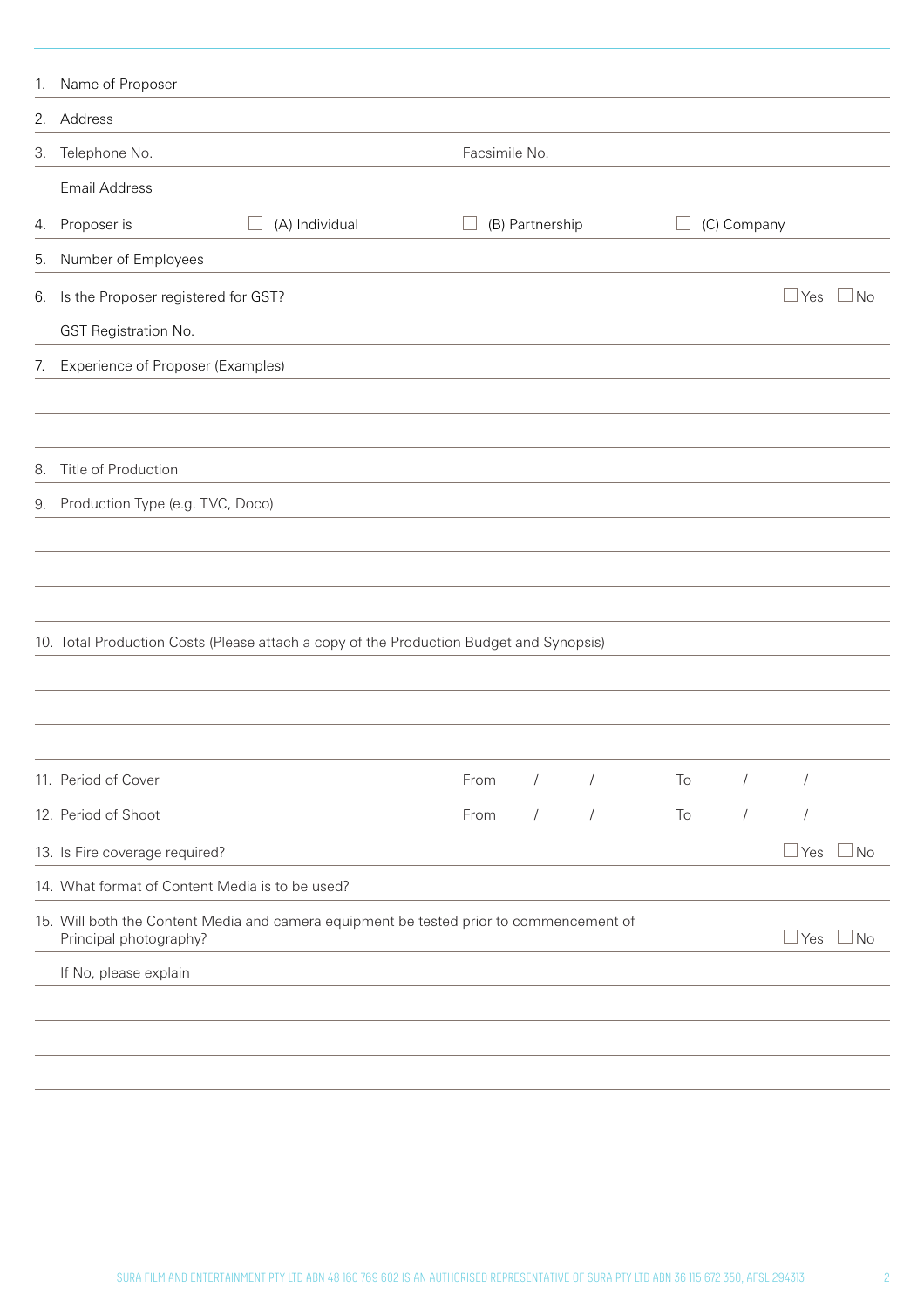| 16. How will Content Media be transported to the processing laboratory (e.g. road, rail, air)                                                       |                                          |                           |
|-----------------------------------------------------------------------------------------------------------------------------------------------------|------------------------------------------|---------------------------|
| 17. How frequently will Content Media be:                                                                                                           |                                          |                           |
| Transported<br>a)                                                                                                                                   |                                          |                           |
| Processed<br>b)                                                                                                                                     |                                          |                           |
| Views<br>$\mathcal{C}$                                                                                                                              |                                          |                           |
| If not daily, explain in detail how frequently Content Media will be processed and viewed<br>d)                                                     |                                          |                           |
|                                                                                                                                                     |                                          |                           |
|                                                                                                                                                     |                                          |                           |
|                                                                                                                                                     |                                          |                           |
| Will results be viewed daily on a colour monitor?<br>$\Theta$                                                                                       |                                          | ⊥Yes<br>l No              |
| 18. Geographical Limits Required                                                                                                                    | Australia wide                           | New Zealand wide          |
|                                                                                                                                                     | Australia & New Zealand<br>$\mathcal{L}$ | Worldwide                 |
| 19. Where will most of the shooting take place? (Please attach a list of all shooting locations if available)                                       |                                          |                           |
|                                                                                                                                                     |                                          |                           |
|                                                                                                                                                     |                                          |                           |
|                                                                                                                                                     |                                          |                           |
| 20. If the Proposer is a partnership, please provide the names and addresses of each partner                                                        |                                          |                           |
|                                                                                                                                                     |                                          |                           |
|                                                                                                                                                     |                                          |                           |
|                                                                                                                                                     |                                          |                           |
| 21. If the Proposer is a company or a private business venture, other than a partnership, please supply<br>the names and addresses of each director |                                          |                           |
|                                                                                                                                                     |                                          |                           |
|                                                                                                                                                     |                                          |                           |
|                                                                                                                                                     |                                          |                           |
| 22. Have any of the Proposers ever been convicted of a criminal offence relating to arson, fraud or<br>otherwise involving dishonesty?              |                                          | $\sqcup$ Yes<br>$\Box$ No |
| If Yes, please provide full details                                                                                                                 |                                          |                           |
|                                                                                                                                                     |                                          |                           |
|                                                                                                                                                     |                                          |                           |
|                                                                                                                                                     |                                          |                           |
|                                                                                                                                                     |                                          |                           |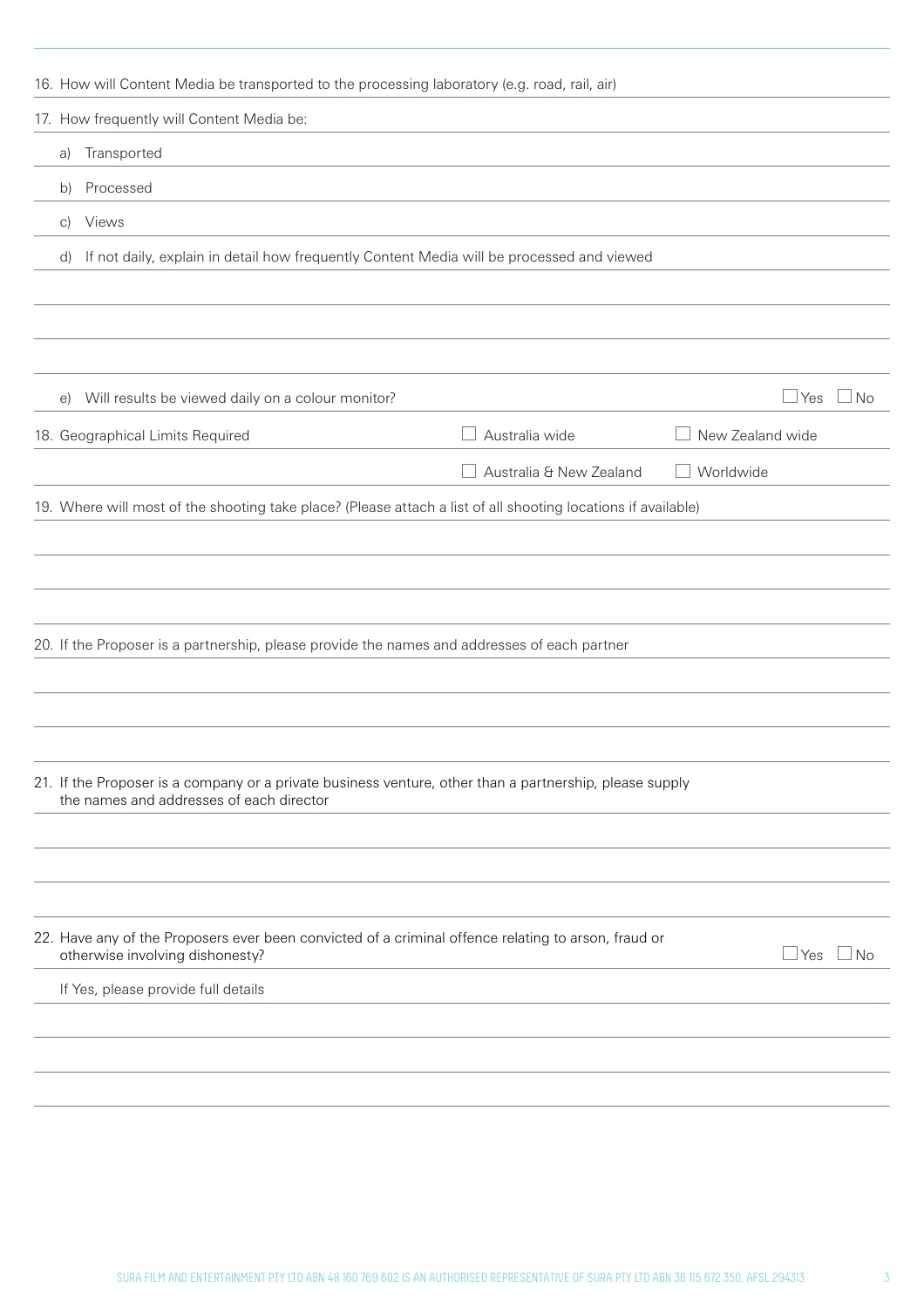|    | 23. Have any of the Proposers:                                                                                                                                                                                 |            |                    |
|----|----------------------------------------------------------------------------------------------------------------------------------------------------------------------------------------------------------------|------------|--------------------|
| a) | Ever had any insurance declined, cancelled or made the subject of special terms or<br>conditions?                                                                                                              | $\Box$ Yes | $\Box$ No          |
| b) | Lodged a claim on an insurance policy (other than for a motor vehicle or a life policy) during<br>the past five (5) years?                                                                                     | $\Box$ Yes | $\Box$ No          |
| C) | Ever had a claim declined by an insurance company?                                                                                                                                                             | $\Box$ Yes | $\Box$ No          |
|    | If Yes to a), b) or c), please provide full details                                                                                                                                                            |            |                    |
|    |                                                                                                                                                                                                                |            |                    |
|    |                                                                                                                                                                                                                |            |                    |
|    | 24. Have any of the Proposers arranged any other insurance through SURA Film and Entertainment<br>or with any other insurer, which covers the subject matter of this Proposal?                                 | $\Box$ Yes | $\vert$ $\vert$ No |
|    | If Yes, please provide full details                                                                                                                                                                            |            |                    |
|    |                                                                                                                                                                                                                |            |                    |
|    |                                                                                                                                                                                                                |            |                    |
|    |                                                                                                                                                                                                                |            |                    |
|    | 25. Have any of the Proposers entered into any agreement which would affect your right to<br>make a claim against a responsible Third Party in the event of a claim under the insurance now<br>being proposed? | Yes        | No                 |
|    | If Yes, please provide full details                                                                                                                                                                            |            |                    |
|    |                                                                                                                                                                                                                |            |                    |
|    |                                                                                                                                                                                                                |            |                    |
|    |                                                                                                                                                                                                                |            |                    |
|    | 26. Is the financial interest of any other person or organisation (for example, a mortgagee or other<br>financier, lessor or principal), to be noted on the policy?                                            | $\Box$ Yes | $\Box$ No          |
|    | If Yes, please provide full details                                                                                                                                                                            |            |                    |
|    |                                                                                                                                                                                                                |            |                    |
|    |                                                                                                                                                                                                                |            |                    |
|    |                                                                                                                                                                                                                |            |                    |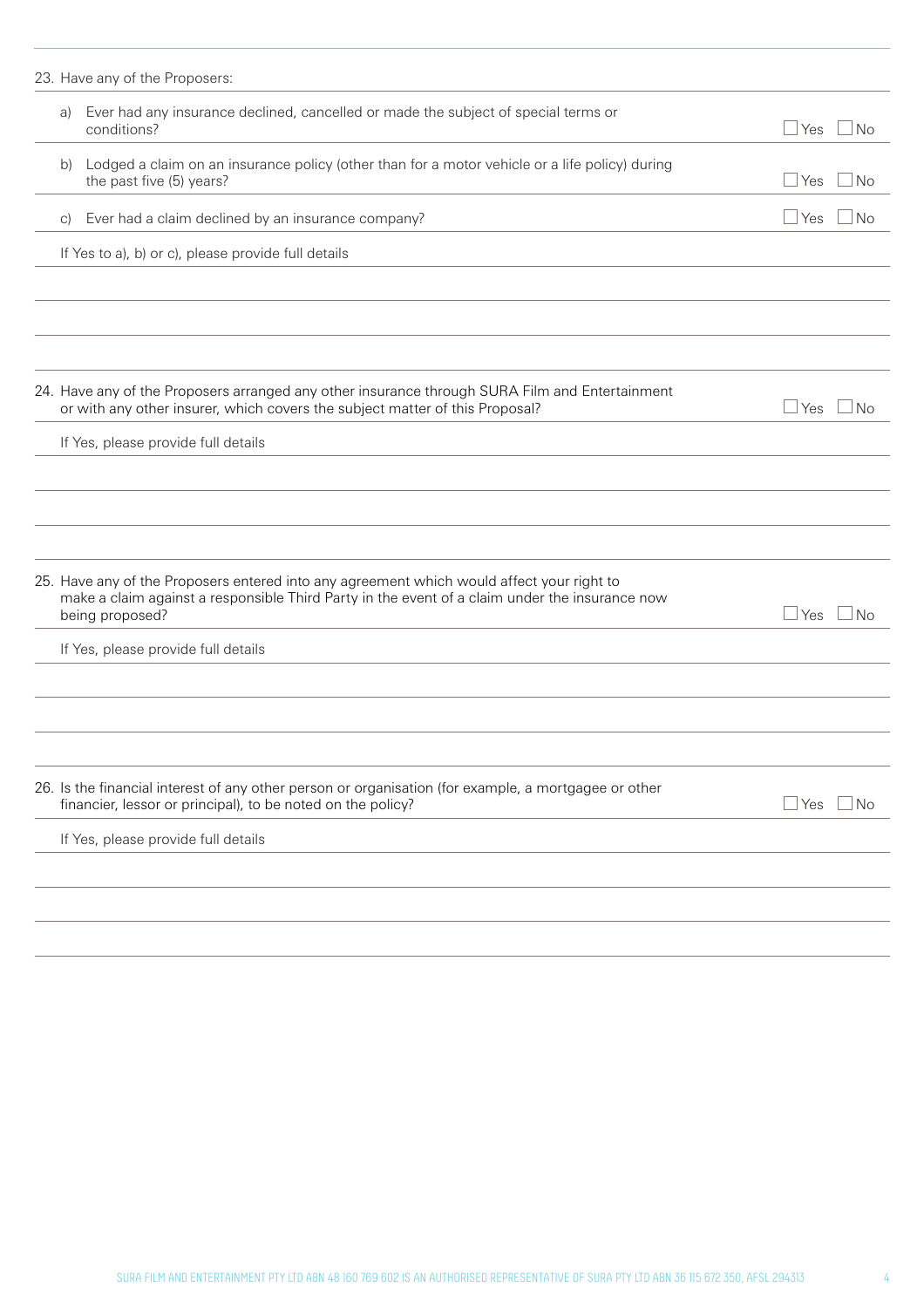| a) | 27. Have you or any Partner or Director of the business<br>Ever been declared bankrupt?                             | ⊿ Yes<br>No |
|----|---------------------------------------------------------------------------------------------------------------------|-------------|
|    | If Yes, please provide full details                                                                                 |             |
|    |                                                                                                                     |             |
|    |                                                                                                                     |             |
|    |                                                                                                                     |             |
| b) | Been involved in a company or business which became insolvent or subject to any form of<br>solvency administration? | Yes<br>No   |
|    | If Yes, please provide full details                                                                                 |             |
|    |                                                                                                                     |             |
|    |                                                                                                                     |             |